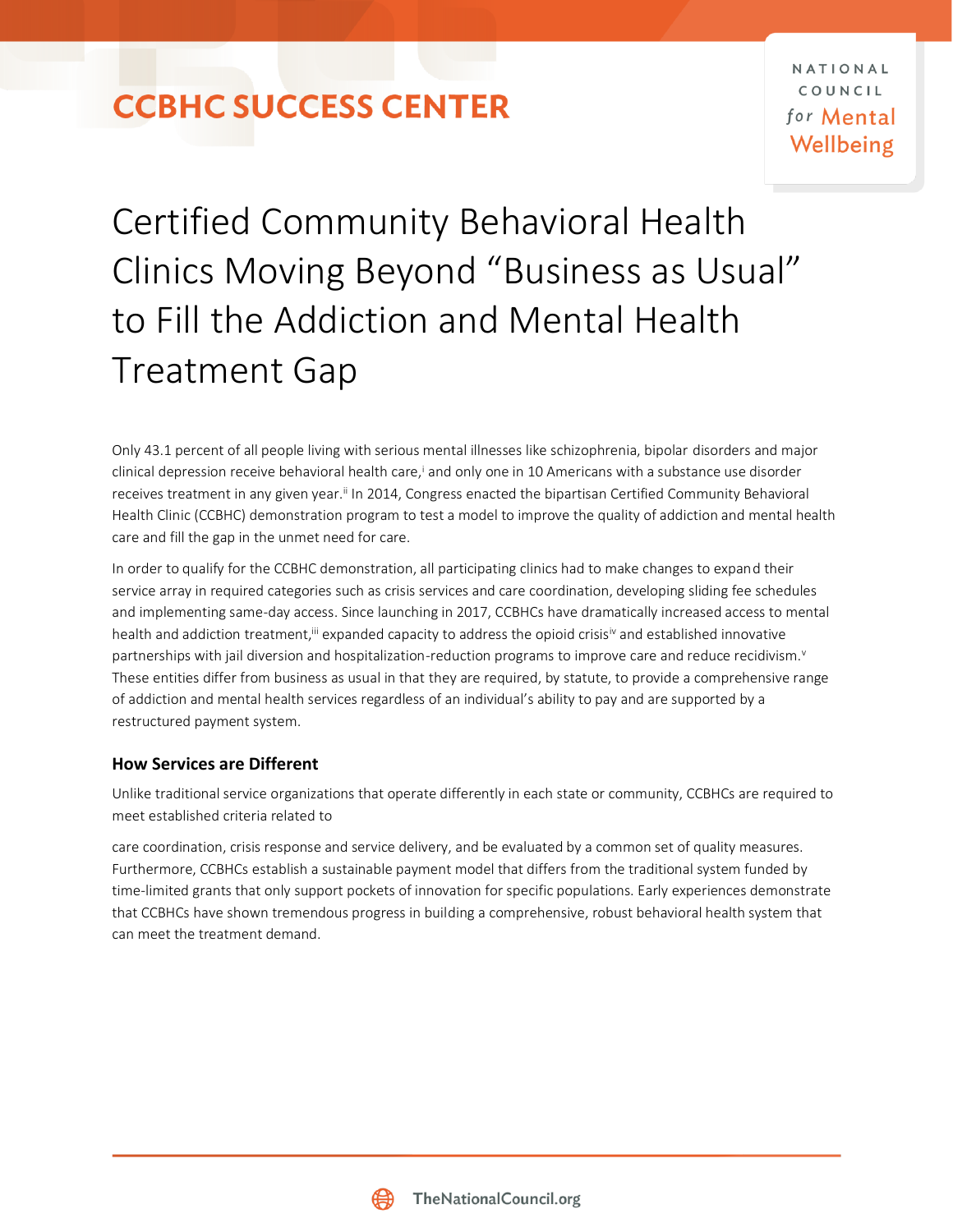## **CCBHC SUCCESS CENTER**

#### **Key Differences in CCBHC Service Delivery vs. Business as Usual**

|                                    | <b>Traditional Delivery Models</b>                                                                                                                                                                                                                                                             | <b>CCBHC Service Delivery</b>                                                                                                                                                                                                                                                                                                                                                                                                                                                        |
|------------------------------------|------------------------------------------------------------------------------------------------------------------------------------------------------------------------------------------------------------------------------------------------------------------------------------------------|--------------------------------------------------------------------------------------------------------------------------------------------------------------------------------------------------------------------------------------------------------------------------------------------------------------------------------------------------------------------------------------------------------------------------------------------------------------------------------------|
| <b>Access to Care</b>              | Low reimbursement rates result in workforce<br>shortages, inability to recruit and retain<br>qualified staff and limited capacity to meet<br>the demand for treatment resulting in clinics<br>turning away patients or placing them on long<br>waiting lists.                                  | CCBHCs are required to serve everyone,<br>regardless of geographic location or ability to<br>pay. Nationally, 100% of CCBHCs have hired<br>new staff including 72 psychiatrists and 212<br>staff with addiction specialty focus expanding<br>their capacity to meet the demand for<br>treatment. As a result, CCBHCs report an<br>aggregate increase of 25% in patient caseload.                                                                                                     |
| <b>Wait Times</b>                  | Wait times from referral to first appointment<br>average 48 days nationally at community-<br>based behavioral health clinics.                                                                                                                                                                  | For routine needs, 46% of CCBHCs offer same-<br>day access to services and 94% offer access<br>within 10 days or less.                                                                                                                                                                                                                                                                                                                                                               |
| Evidence-based<br>Practices (EBPs) | No standard definition of services that requires<br>evidence-based practices. Services vary widely<br>between clinics with little guarantee that<br>clients will have access to high quality,<br>comprehensive care. Array of services and<br>staff training is dependent upon grant<br>funds. | CCBHCs are required to provide a<br>comprehensive array of services including 24/7<br>crisis services, integrated health care, care<br>coordination, medication-assisted treatment<br>(MAT), peer and family support and care<br>coordination. Across CCBHCs, 75% have<br>expanded capacity to provide crisis care, 73%<br>have adopted innovative technologies to<br>support care, 57% have implemented same-day<br>access protocols and 64% have expanded<br>services to veterans. |
| Quality<br><b>Measures</b>         | Quality measures are inconsistent across states,<br>communities and grant programs.                                                                                                                                                                                                            | Clinics are required to report on standardized<br>quality metrics, while states report on additional<br>quality and cost measures. Nationally, 79% of<br>CCBHCs reported using quality measures to<br>change clinical practice.                                                                                                                                                                                                                                                      |
| <b>Crisis Services</b>             | Crisis services provide necessary assessment,<br>screening, triage, counseling and referral<br>services to individuals in need but vary<br>nationally due to limited reimbursement.                                                                                                            | All CCBHCs offer 24/7 access to crisis care,<br>including mobile crisis teams, ensuring<br>individuals of all ages receive the care they<br>need and avoid unnecessary hospitalizations. A<br>CCBHC in Oklahoma reported a 64% reduction<br>in psychiatric hospitalizations as a result of its<br>crisis response activities and improved care<br>transitions with the hospital.                                                                                                     |